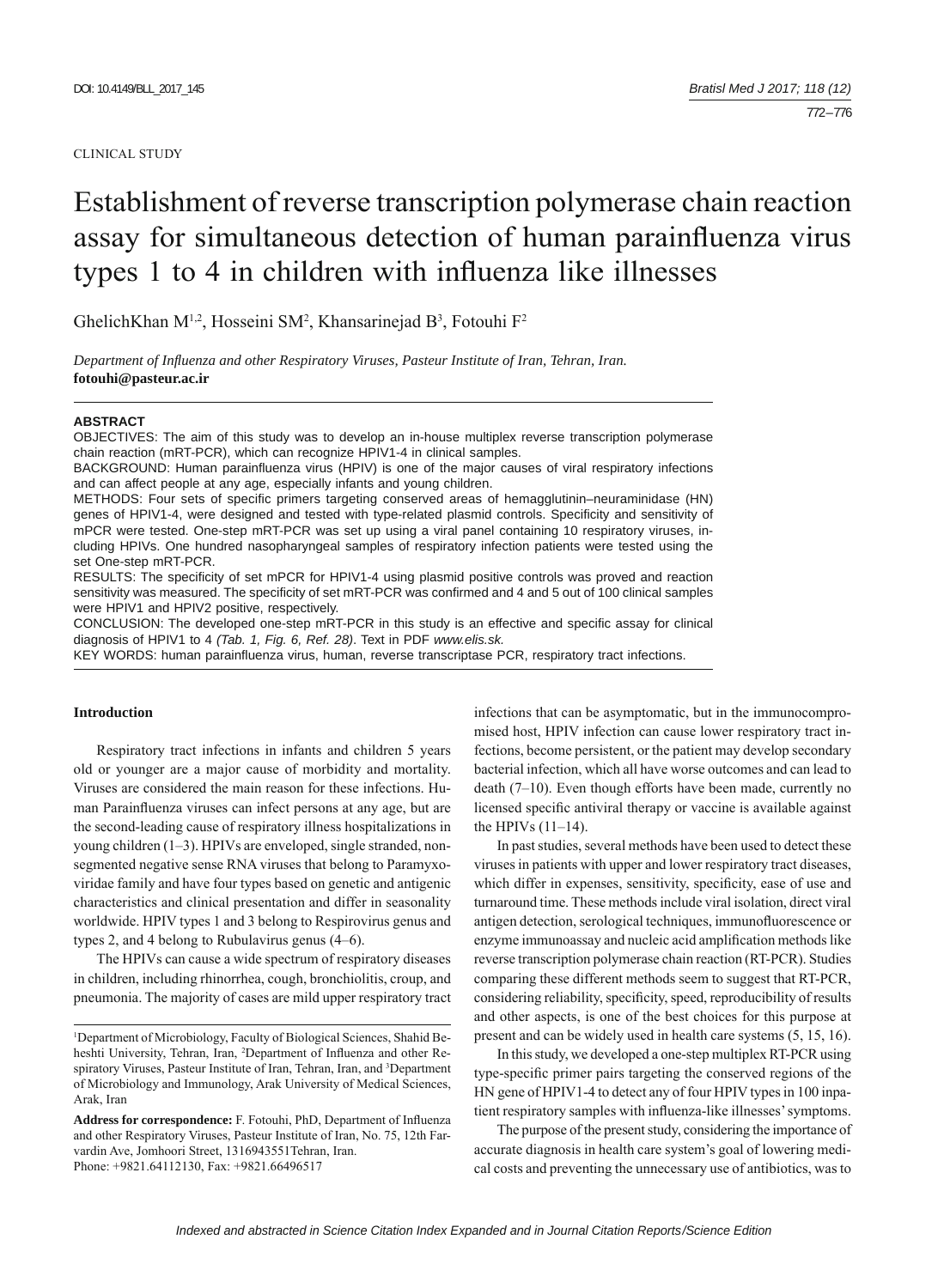develop a one-step multiplex RT-PCR that is able to detect types 1-4 of HPIV in any one clinical respiratory sample.

# **Materials and methods**

### *Primer design*

 The nucleotide sequences of all HN genes were obtained from the National Center for Biotechnology Information (NCBI) and aligned to find the most conserved regions. Using AlleleID software, four type-specific primer pairs were designed for a conserved region of the each HPIV HN gene. Thermodynamic characteristics and ability of the primers to function properly in a multiplex RT-PCR were analyzed using Oligo6 and Oligo analyzer software. The designed primers were synthesized by Tag Copenhagen (Denmark). The Primers sequences are displayed in Table 1.

# *Plasmid control*

In order to prepare a control template for PCR, complete HN gene of each human parainfluenza virus type (1 to 4) were synthesized and inserted into pBSK plasmid (pBluescript SK (+), BIO-MAIK- Canada). Plasmids (lyophilized powder) were prepared as instructed by the manufacturer, and were introduced into E.coli TOP10 F´ using thermal shock method. After 18 hours, the plasmids were extracted using YTA Plasmid DNA Extraction Mini Kit, and the concentration was determined by spectrophotometry at 260nm and stored at –20 °C for further use.

To evaluate primers accuracy and functionality, preliminary singleplex PCR assays were done using primers and related control template. Total volume of each reaction was 25 μl, containing  $0.4 \mu M$  of each primer and 1 ng template. The thermal profile consisted of an initial step at 95 °C for 10 minutes, 35 cycles of 15 seconds at 95 °C, 20 sec at 55 °C and 40 sec at 72 °C, followed by the final extension at 72  $^{\circ}$ C for 10 min. PCR products were evaluated using gel electrophoresis.

## *PCR sensitivity*

In order to determine the test sensitivity, plasmids were linearized by ScaI enzyme (Jena Bioscience) as recommended by BioEdit and Snap Gene Viewer software. Serial dilutions (10<sup>-1</sup> to 10<sup>-10</sup> ng/ mL) of linearized plasmids were entered as the template in a PCR test, and the minimum concentration, which resulted in a visible band in gel electrophoresis, was labeled as the detection limit of the test. The gene copy number can be calculated using the formula below.

number of copies(molecules) = (amount of amplicon(ng)\* 6.022x10<sup>23</sup>) / (length of dsDNA amplicon \*  $1x10^9$  \* 650)

## *PCR specifi city*

To ensure the specificity of each primer, and to rule out possible cross reaction, each primer pair along with 3 other unrelated HPIV plasmids were entered in a PCR reaction.

### *Multiplex PCR*

Multiplex PCR was accomplished to amplify HPIV1, HPIV2, HPIV3, and HPIV4 target sequence using specific primers in a single PCR reaction. The reaction was performed in a total volume of 25 μl, contained 0.4 μM of each HPIV1-4 specific primers and 1ng of HPIV1-4 template plasmid.

### *RT-PCR specifi city*

In order to evaluate the specificity of designed primers for detection of viral RNA in clinical samples, a viral panel (Vircell – AMPLIRUN TOTAL RESPIRATORY VIRAL PANEL CON-TROL (SWAB)) containing 10 respiratory viruses was used as the positive control in a multiplex RT-PCR test. The panel included inactivated adenovirus type 4, coronavirus, influenza A H1N1, A H3 and B viruses, HPIV types1, 2, and 3, and respiratory syncytial virus (subtypes A and B). The lyophilized panel was prepared as instructed by the company and the viral ribonucleic acids were extracted using High Pure Viral RNA Kit (ROCH– Switzerland).

Multiplex RT-PCR was done using designed primers and YTA (Yekta Tajhiz Azma) one step RT-PCR smart mix kit. The reaction was carried out in 25 μl of reaction mixture consisting of 12.5 μl one-step Multiplex master mix, 2 μl of primer mix (0.4 μM of HPIV1-4 primers), and 10.5  $\mu$ l of template. Thermal profile of the RT-PCR consisted of an initial cDNA step of 30 min at 50 °C followed by 10 min at 95 °C, 35 cycles of 15 s at 95 °C, 20 s at 55 °C, 40 s at 72 °C and a final extension at 72 °C for 10 min. Each test contained negative and internal controls.

# *Application of multiplex RT-PCR to detect HPIVs in clinical samples*

In this study, 100 nasopharyngeal swab samples from patients  $(\leq 5$  years of age) admitted to hospital for Influenza-like illness symptoms were chosen. Samples were collected from March 2013 to March 2016 (from provinces Semnan, Zanjan and Markazi in Iran) by hospital´s medical staff and transferred in viral transport media at 4 °C to The Influenza and other Respiratory Viruses De-

| Tab. 1. HPIV1-4 primers sequences and characteristics. |  |
|--------------------------------------------------------|--|
|                                                        |  |

| Virus                                           | Primer         | Sequence                             | Product Size      | Position on HN gene |
|-------------------------------------------------|----------------|--------------------------------------|-------------------|---------------------|
| HPIV <sub>1</sub> (Accession number:AF457102.1) | forward primer | 5'-AGG AAT TGG CTC AGA TAT GC-3'     |                   | 451-470             |
|                                                 | reverse primer | 5'-ACT TGG TCC AGG TAA TAA TGA G-3'  | 149 <sub>bp</sub> | 578-599             |
| HPIV2 (Accession number:X57559.1)               | forward primer | 5'-GGA TAA TAC AAC AAT CTG CTG-3'    |                   | 786-806             |
|                                                 | reverse primer | 5'-ATG AGA CCA CCA TAT ACA GG-3'     | 337 bp            | 1103-1122           |
| HPIV3 (Accession number:AB012132.1)             | forward primer | 5'-TAA TAT GAC AGA TGA YAC AAT GC-3' |                   | 1005-1024           |
|                                                 | reverse primer | 5'-YGG GTA TGG AGG TCT TGA AC-3'     | 484 bp            | 1466-1485           |
| HPIV4 (Accession number:AB543336.1)             | forward primer | 5'-TCA AAC CCA TTG GTG TTA TAC-3'    |                   | 546-566             |
|                                                 | reverse primer | 5'-CTC CCT GAG AAG TAA GTT ATT G-3'  | 558 bp            | 1082-1103           |

a – human parainfluenza virus, b – base pair, c – hemagglutinin neuraminidase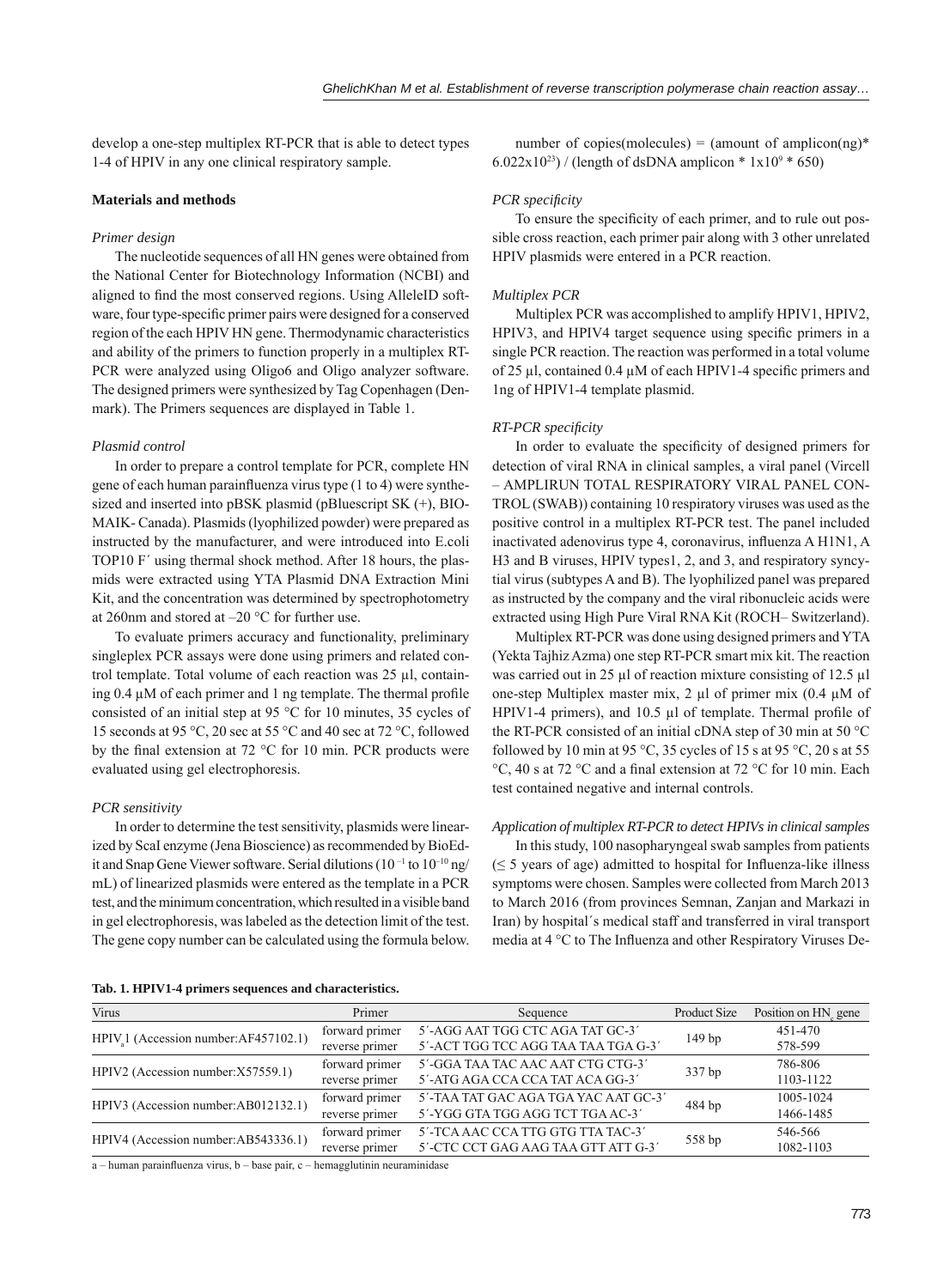772 – 776



**Fig. 1. Results of singleplex PCR reactions with designed primers and their related plasmid template. Lane M, Marker; Lane 1, HPIV-4(Positive control(PC)); Lane 2, HPIV-2(PC); Lane 3, HPIV-3(PC); Lane 4, HPIV-1(PC).**



**Fig. 2. Results of singleplex PCR reactions on different concentrations of HPIV-3 positive control with related primer pair. Lane M, Marker;**  Lane 1 to Lane 7, 10^-1 ng/microl to 10^-6 of linearized plasmid tem**plate, respectively.**

partment, Pasteur Institute of Iran, Tehran and were prepared and stored at  $-70$  °C.

The samples were chosen from influenza negative specimens (tested previously following WHO protocol).

Viral RNA was extracted from patient samples and multiplex RT-PCR was performed on each sample using designed primers to detect HPIVs 1-4 in a single tube.

# **Results**

## *Plasmid control*

Singleplex PCR reactions, using designed primers, and plasmids (containing HPIV types 1-4 HN gene) were performed. Each PCR reaction produced a product with desired band size on gel electrophoresis. No other band other than predicted product was observed (Fig. 1).

# *PCR specificity and sensitivity*

The results of PCR reactions, each containing one primer pair and 3 unrelated templates, showed no band in gel electrophoresis, which proved that the designed primers were indeed type-specific.



**Fig. 3. Result of multiplex PCR on all 4 types of HPIVs plasmids and all four types of primer pairs. Lane M, Marker; Lane 1, HPIV-1, 2, 3 and 4 positive controls; Lane 2, negative control.**



**Fig. 4. Result of multiplex and monoplex RT-PCR on viral panel nucleic acid. Lane M, Marker; Lane 1, result of multiplex RT-PCR, showing HPIV1, 2 and 3 fragments; Lane 2, Negative control; Lane 3-5, results of monoplex RT-PCR on viral panel using HPIV3, HPIV2 and HPIV1 specifi c primers, respectively.**

To obtain the minimum concentration of plasmid template, PCR reactions with different concentrations of each linearized plasmid and type-specific primers were performed. The least concentration, in which a visible band in gel electrophoresis could be seen, was considered as the limit of detection. For instance, the result for HPIV-3 is shown in Figure 2. The limit of detection was 20,  $4.4x10^3$ ,  $5.4x10^3$  and  $5.3x10^3$  plasmid copies for type 1, type 2, types 3 and type 4, respectively (Fig. 2).

# *Multiplex PCR*

In a single-tube PCR reaction, containing all 4 primer pairs with their respective plasmid templates, the set up multiplex-PCR ability in simultaneous recognition of HPIV1-4 was confirmed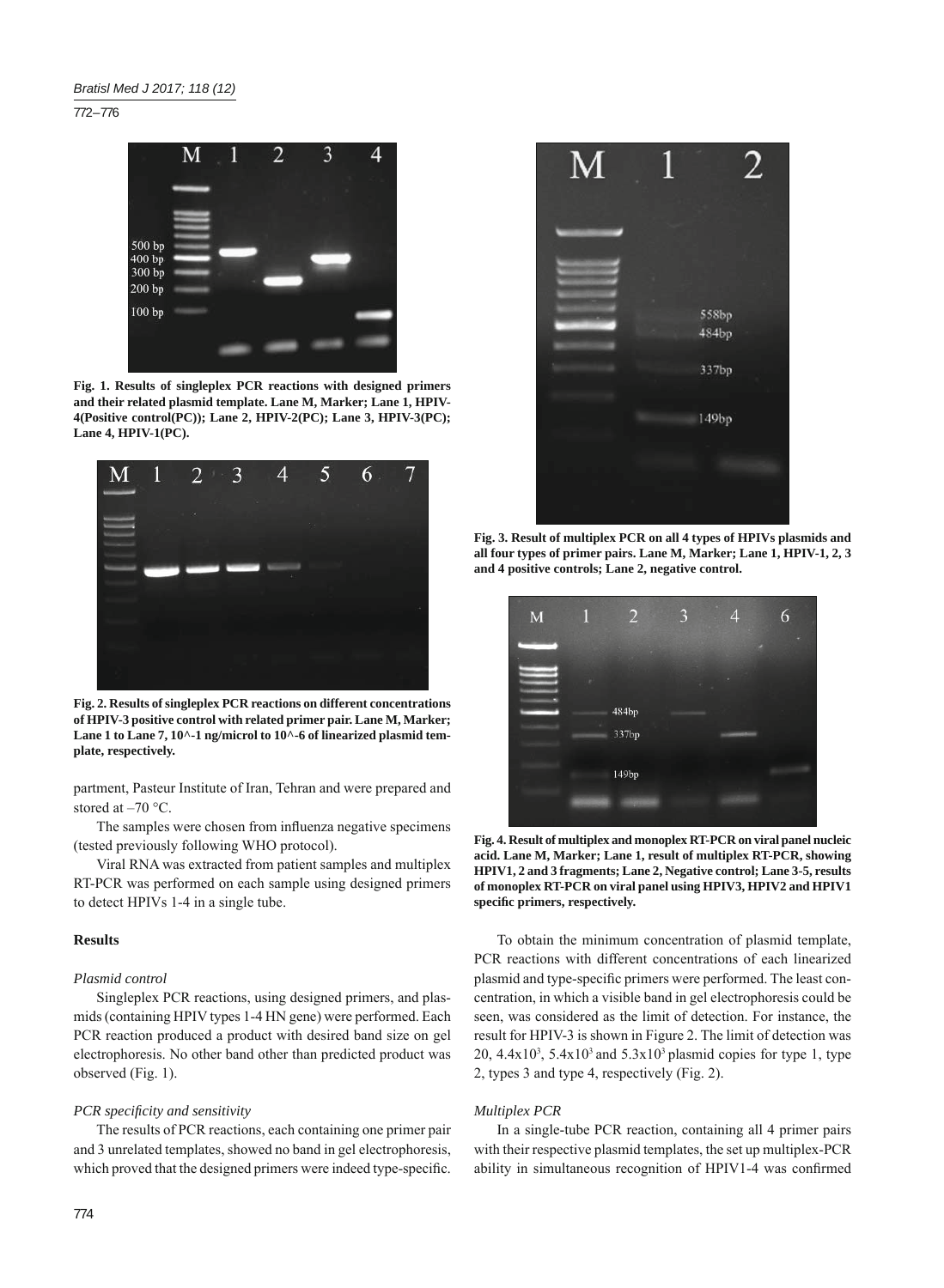

**Fig. 5. Results of multiplex RT-PCR on clinical samples. Lane M, Marker; Lane 1 to 5, HPIV1-4 negative; Lane 6, HPIV-1 positive; Lane 7, HPIV-2 positive; Lane 8 HPIV1-4 negative.**



**Fig. 6. All HPIVs detected in children younger than 5, during 2013- 2016.**

by observing 4 separate bands with expected sizes in gel electrophoresis (Fig. 3).

#### *RT-PCR specifi city*

A series of monoplex and multiplex RT-PCR assays were performed on a viral panel, containing 10 respiratory viruses including HPIV1-3. In a multiplex RT-PCR assay, three different fragments related to HPIV1-3 (149, 337 and 484 bp, respectively) were observed. In monoplex tests, one type-specific primer pair was used in each reaction and desired bands were observed. The result confirmed that in-house RT-PCR could detect HPIVs in the presence of various viral RNA (Fig. 4).

#### *Detection of HPIVs in clinical samples*

Multiplex RT-PCR was performed on 100 inpatient samples. Nine out of 100 tested samples (9%) were positive for the nucleic acid of one type of HPIVs, four HPIV1 and five HPIV2 (Fig. 5). Seasonal distribution of these HPIV-positive samples is shown in Figure 6.

## **Discussion**

Respiratory infections are one of the major health challenges around the world. These infections can cause a wide range of problems from minor symptoms to fatal diseases (17, 18). They are usually more serious and life-threatening in pediatric, geriatric population and patients with cardiac, respiratory, renal and

immune deficiency diseases. According to WHO, these infections lead to death of 4 million children annually (19). The causative agents of 80 % of these infections are viruses. One of the important viruses that cause respiratory infections is HPIV, which is the second most common cause of these infections in children under 5 years old, after respiratory syncytial virus. Bronchiolitis, croup and pneumonia caused by HPIV has costed the USA health care system about 259 million dollars each year from 1991 to 2010 (1).

HPIVs can be transmitted through direct and indirect contact with infected discharges and respiratory droplets. Different factors such as: humidity, air flow rate, etc. have been proposed to be involved in transmission of the disease and seasonal pattern of its outbreaks (20), which shows the importance of health care planning in disease prevention in areas with a higher risk of outbreaks and antibiotic management, in case of outbreak (21).

Data about the efficacy of antiviral treatments against HPIVs are limited and contradictory. Ribavirin is proposed to be effective in transplant patients in one study, while negative results were seen in other studies. Although it is used to treat severe HPIV infections in transplant patients, no strong data exists on its benefit  $(11)$ . On the other hand, efforts to develop a vaccine for these infections have not been successful (2). So, early and accurate diagnosis of the viral infection should still be the top priority of the health care system in order to prevent secondary bacterial infection, which increases morbidity and mortality and unnecessary use of antibiotics (18).

Radiographic methods are inefficient in diagnosing viral infections, as they cannot differentiate between different viruses, and even are unable to diagnose viral infections from bacterial ones. Considering the shortcomings of clinical methods, laboratory tests are needed. Different laboratory assays such as serological methods (including immunofluorescence and IgG measurement), viral culture, and molecular methods have been used. Every method has its advantages and disadvantages, but molecular methods like RT-PCR and real-time RT-PCR have been shown to have high efficiency and precision, are more rapid in virus detection -even in low viral loads-, and are able to determine the viral types and subtypes. Comparing to the other methods, nucleic acid based techniques cost less when used in large scales (16, 21–24).

It should be emphasized that the presence of viral RNA in patient sample alone can not prove that the present virus is the cause of the infection. Therefore, samples from patients. who present respiratory infection symptoms, should be evaluated for the presence of all common respiratory viruses, which suggests the use of multiplex methods. By using multiplex RT-PCR, fast, affordable, precise and definitive diagnosis can be achieved (10).

Real-time RT-PCR has been suggested by some studies to be more sensitive than RT-PCR, but conventional RT-PCR costs less and is more available for large-scale use as a regular test for diagnosing viral respiratory infections (18).

In consideration of all above-mentioned factors, a multiplex RT-PCR assay was chosen to be set up as a diagnostic test for recognizing all 4 types of HPIV in a single-tube reaction in nasopharyngeal samples.

Genes for HN, phosphoprotein, fusion protein, and nucleoprotein have been used as target genes for primer design in order to simulta-